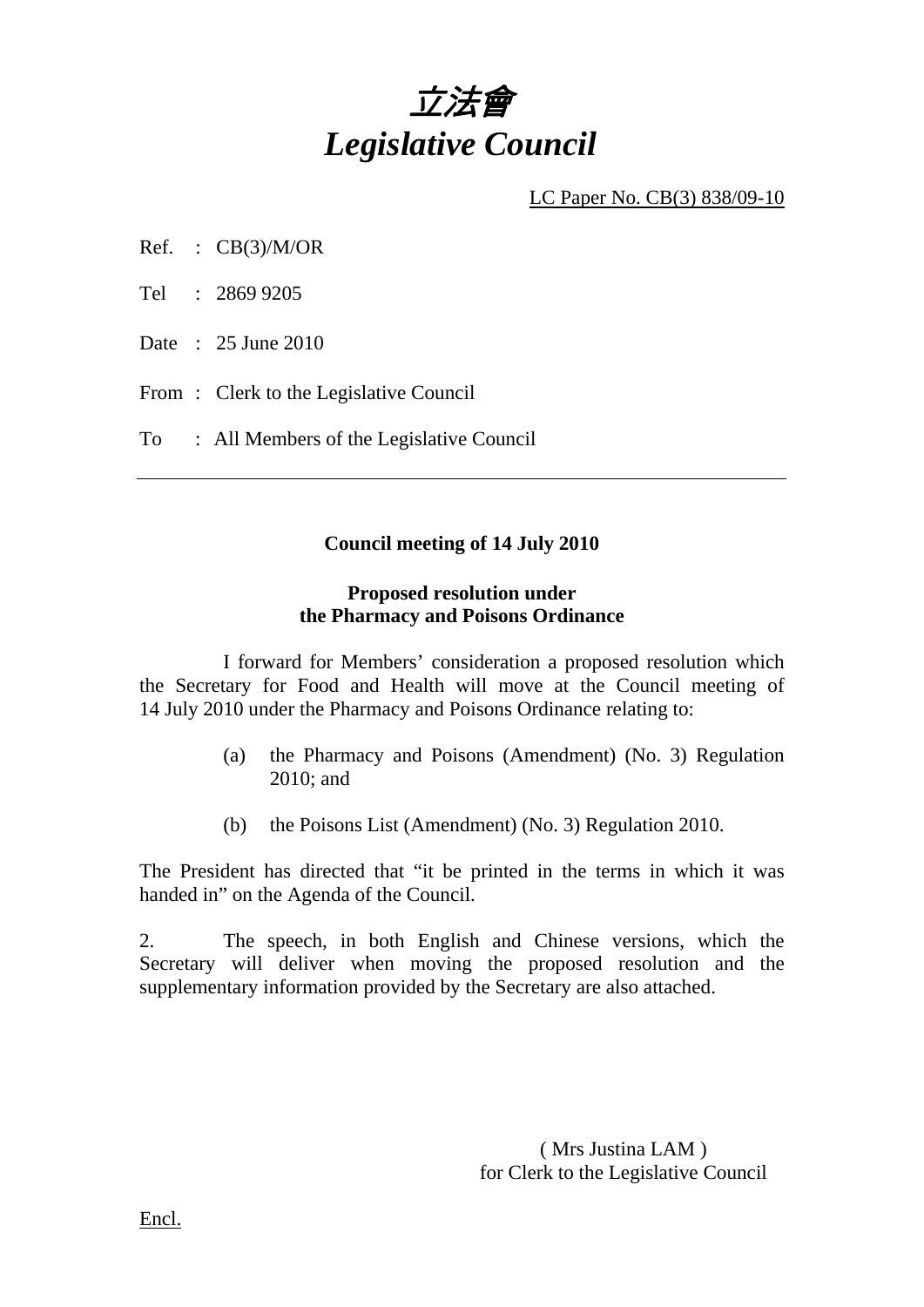## PHARMACY AND POISONS ORDINANCE

## **RESOLUTION**

(Under section 29 of the Pharmacy and Poisons Ordinance (Cap. 138))

RESOLVED that the following Regulations, made by the Pharmacy and Poisons Board on 21 June 2010, be approved –

- (a) the Pharmacy and Poisons (Amendment) (No. 3) Regulation 2010; and
- (b) the Poisons List (Amendment) (No. 3) Regulation 2010.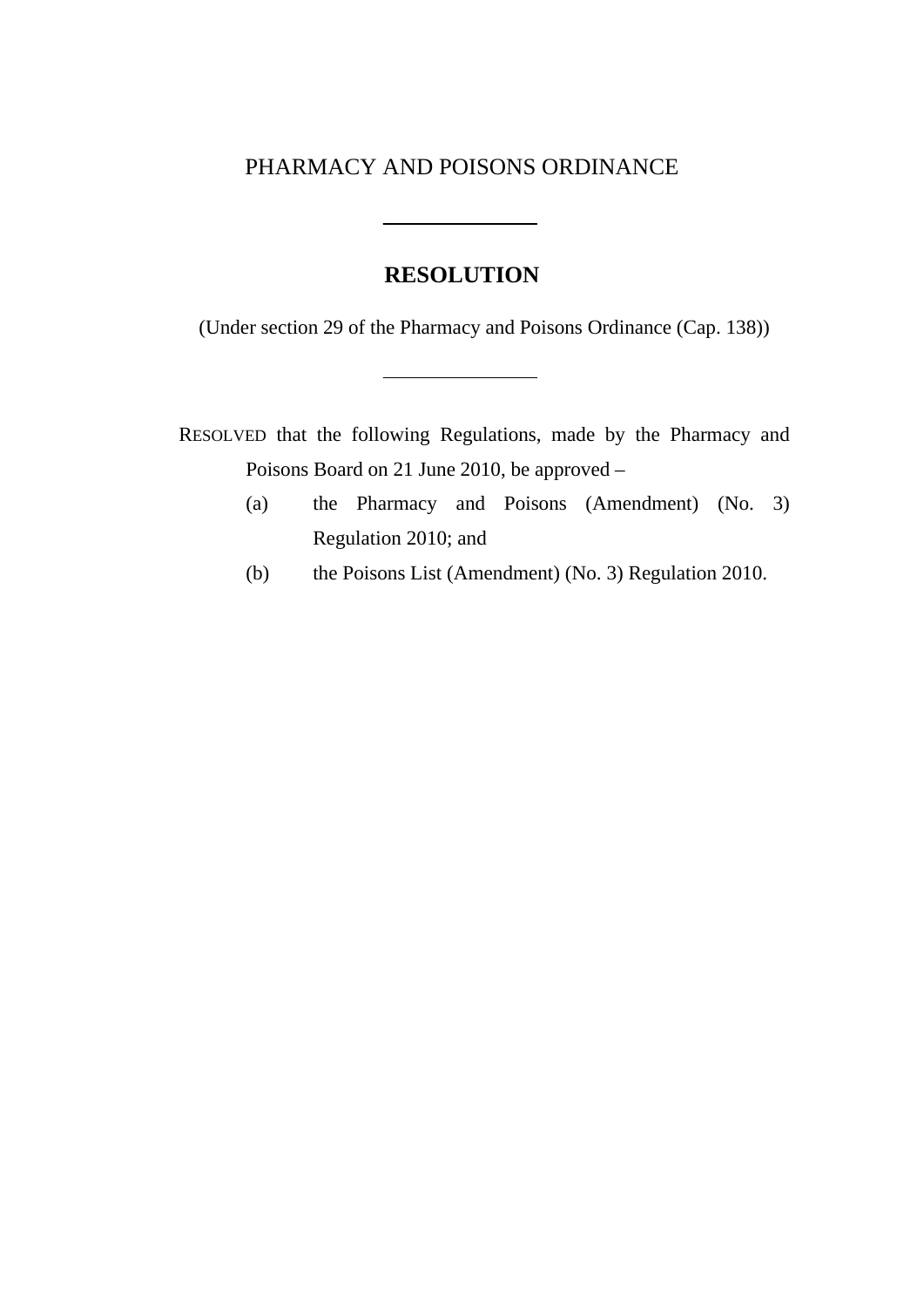## **PHARMACY AND POISONS (AMENDMENT) (NO. 3) REGULATION 2010**

(Made by the Pharmacy and Poisons Board under section 29 of the Pharmacy and Poisons Ordinance (Cap. 138) subject to the approval of the Legislative Council)

### **1. First Schedule amended**

The First Schedule to the Pharmacy and Poisons Regulations (Cap. 138 sub. leg. A) is amended, in Division A –

- (a) by adding "Agomelatine; its salts";
- (b) by adding "Galsulfase";
- (c) by adding "Golimumab";
- (d) by adding "Nebivolol; its salts";
- (e) by adding "Saxagliptin; its salts";
- (f) by adding "Tolvaptan".

### **2. Third Schedule amended**

The Third Schedule is amended, in Division A –

- (a) by adding "Agomelatine; its salts";
- (b) by adding "Galsulfase";
- (c) by adding "Golimumab";
- (d) by adding "Nebivolol; its salts";
- (e) by adding "Saxagliptin; its salts";
- (f) by adding "Tolvaptan".

Chairman, Pharmacy and Poisons Board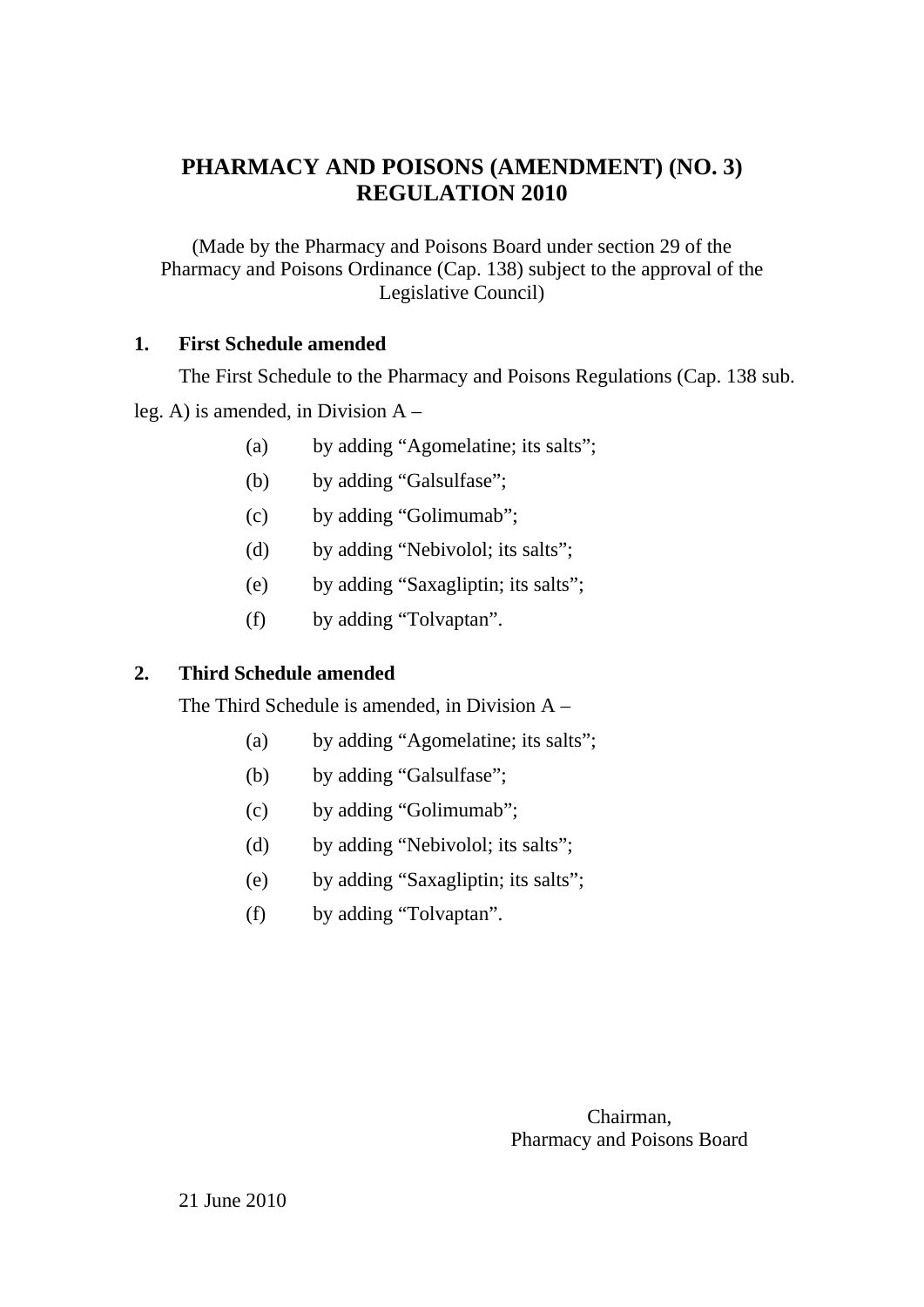### **Explanatory Note**

This Regulation adds 6 substances to Divisions A of the First and Third Schedules to the Pharmacy and Poisons Regulations (Cap. 138 sub. leg. A) ("principal Regulations") respectively so that the sale, supply, labelling and storage of those substances are subject to the restrictions imposed under the Pharmacy and Poisons Ordinance (Cap. 138) and the principal Regulations.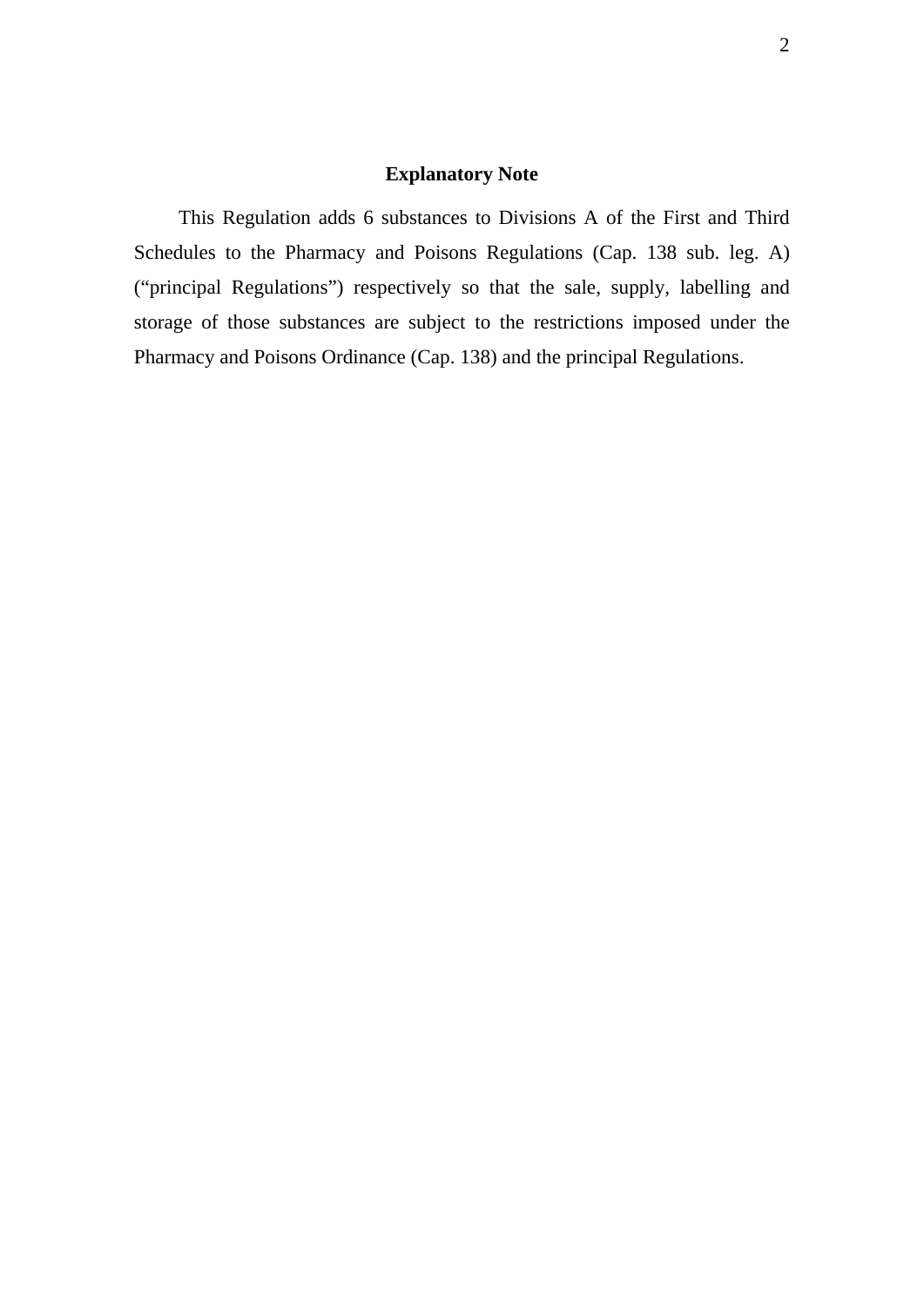## **POISONS LIST (AMENDMENT) (NO. 3) REGULATION 2010**

(Made by the Pharmacy and Poisons Board under section 29 of the Pharmacy and Poisons Ordinance (Cap. 138) subject to the approval of the Legislative Council)

#### **1. The Poisons List**

The Schedule to the Poisons List Regulations (Cap. 138 sub. leg. B) is amended, in Part I, in Division A –

- (a) by adding "Agomelatine; its salts";
- (b) by adding "Galsulfase";
- (c) by adding "Golimumab";
- (d) by adding "Nebivolol; its salts";
- (e) by adding "Saxagliptin; its salts";
- (f) by adding "Tolvaptan".

Chairman, Pharmacy and Poisons Board

21 June 2010

#### **Explanatory Note**

This Regulation adds 6 substances to Division A of Part I of the Poisons List set out in the Schedule to the Poisons List Regulations (Cap. 138 sub. leg. B) so that, among other applicable requirements, poisons containing those substances can only be sold on registered premises of an authorized seller of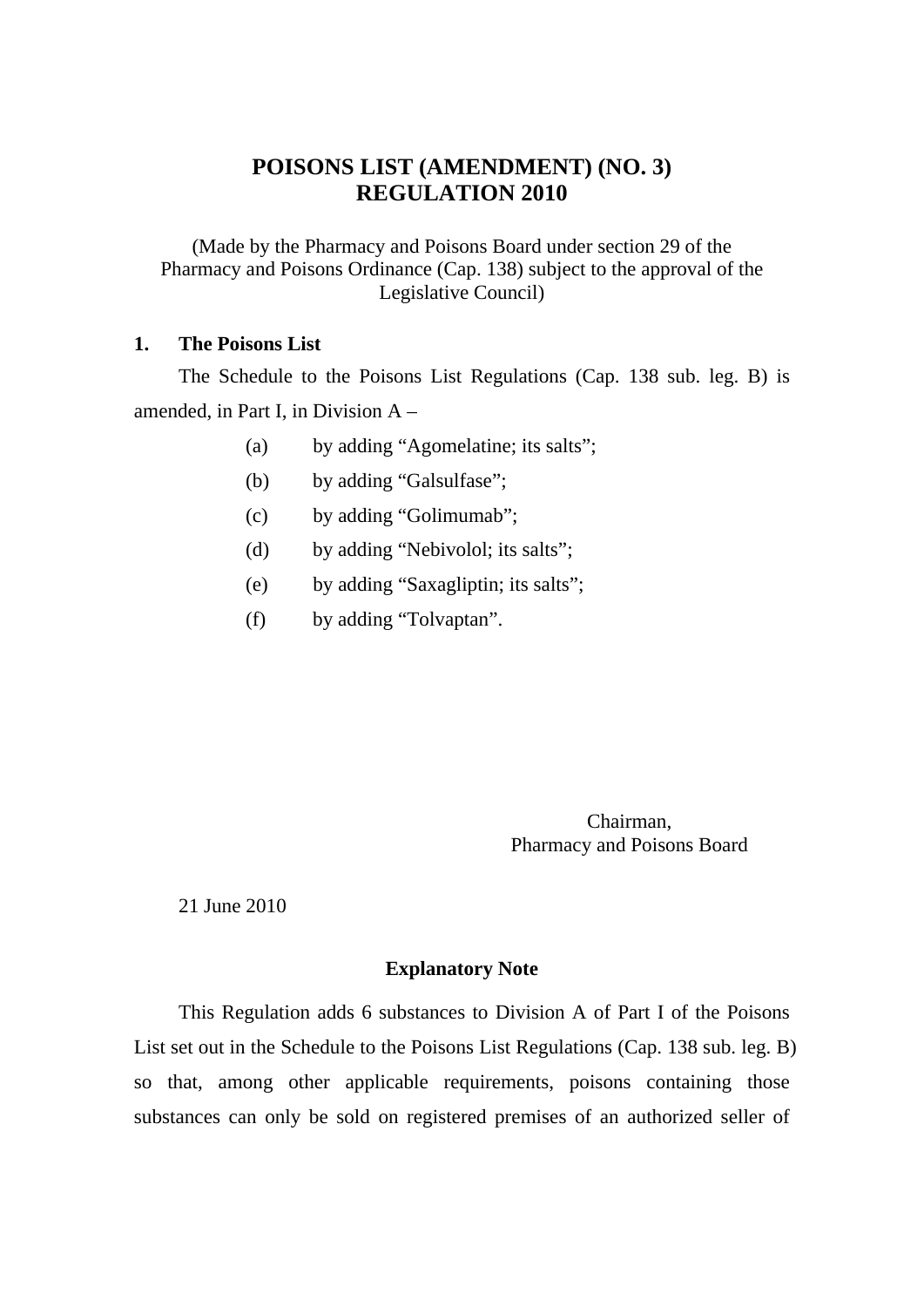poisons by a registered pharmacist or in the pharmacist's presence and under the pharmacist's supervision.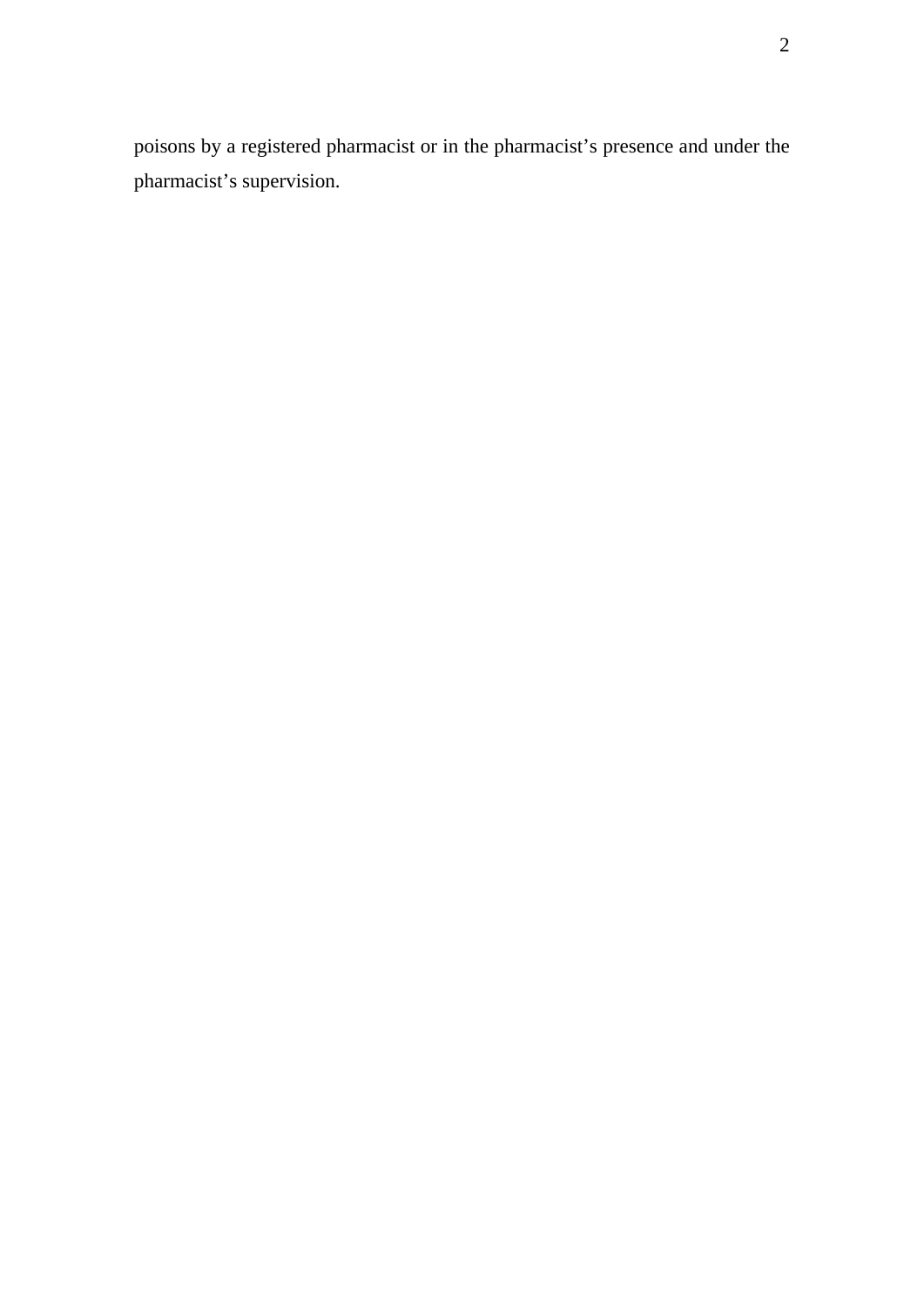# **SPEECH BY THE SECRETARY FOR FOOD AND HEALTH AT THE LEGISLATIVE COUNCIL ON 14 JULY 2010**

# **Pharmacy and Poisons Ordinance (Cap. 138)**

# **Pharmacy and Poisons (Amendment) (No. 3) Regulation 2010 Poisons List (Amendment) (No. 3) Regulation 2010**

Mr President,

1 I move that the motion under my name, as printed on the Agenda, be passed.

2. Currently, we regulate the sale and supply of pharmaceutical products through a registration and monitoring system set up in accordance with the Pharmacy and Poisons Ordinance. The Ordinance maintains a Poisons List under the Poisons List Regulations and several Schedules under the Pharmacy and Poisons Regulations. Pharmaceutical products put under different parts of the Poisons List and different Schedules are subject to different levels of control in regard to the conditions of sale and keeping of records.

3. For the protection of public health, some pharmaceutical products can only be sold in pharmacies under the supervision of registered pharmacists and in their presence. For certain pharmaceutical products, proper records of the particulars of the sale must be kept, including the date of sale, the name and address of the purchaser, the name and quantity of the medicine and the purpose for which it is required. The sale of some pharmaceutical products must be authorized by prescription from a registered medical practitioner, dentist or veterinary surgeon.

4. Arising from an application for registration of six pharmaceutical products, the Pharmacy and Poisons Board proposes to add the following six substances to Part I of the Poisons List and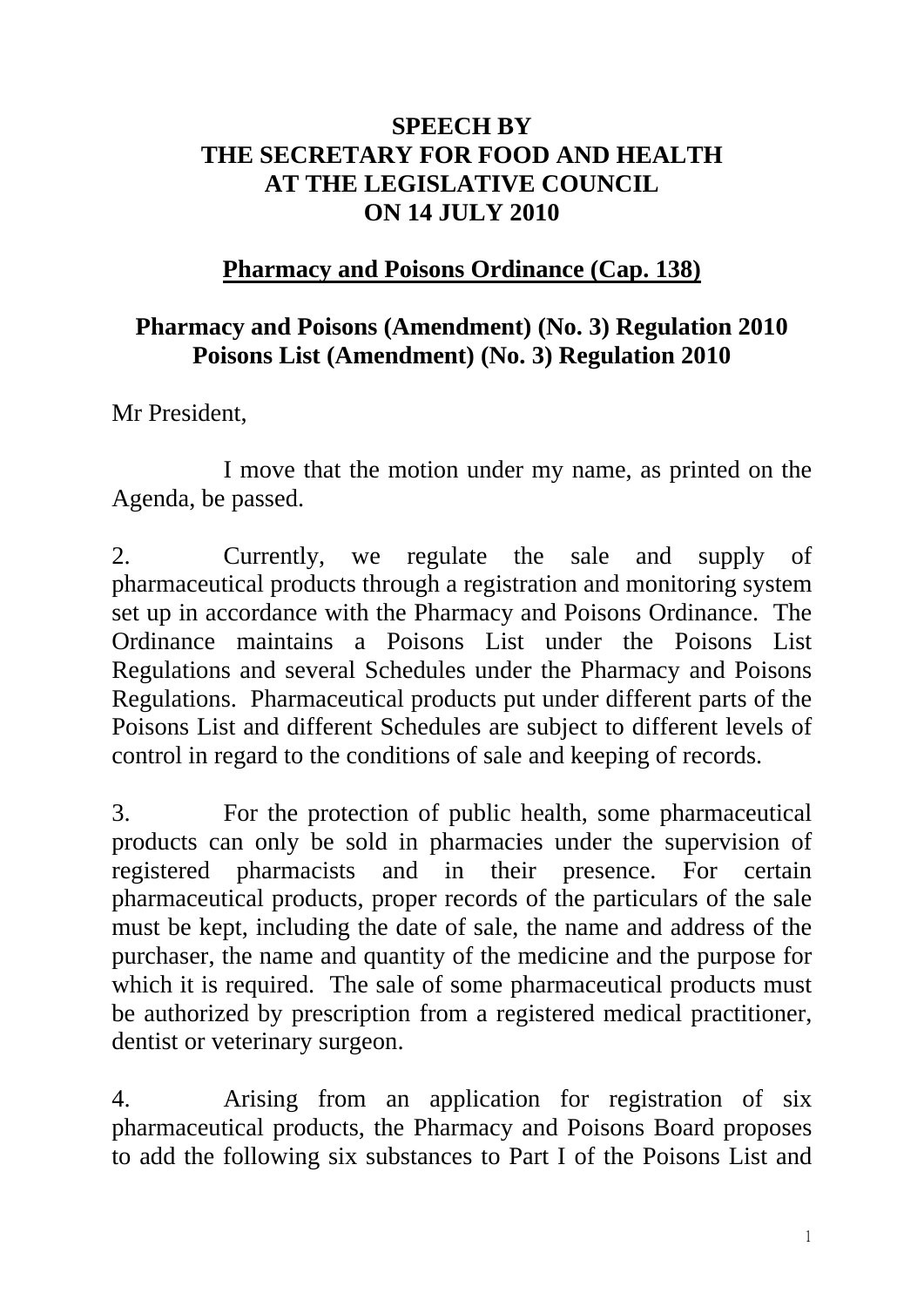the First and Third Schedules to the Pharmacy and Poisons Regulations:

- (a) Agomelatine; its salts
- (b) Galsulfase
- (c) Golimumab
- (d) Nebivolol; its salts
- (e) Saxagliptin; its salts
- (f) Tolvaptan

5. Pharmaceutical products containing the above substances must then be sold in pharmacies under the supervision of registered pharmacists and in their presence, with the support of prescriptions.

6. We propose that these amendment regulations take immediate effect upon gazettal on 16 July 2010 to allow early control and sale of the relevant medicine.

7. The two Amendment Regulations are made by the Pharmacy and Poisons Board, which is a statutory authority established under the Ordinance to regulate pharmaceutical products. The Board comprises members engaged in the pharmacy, medical and academic professions. The Board considers the proposed amendments necessary in view of the potency, toxicity and potential side effects of the medicine concerned.

8. With these remarks, Mr President, I move the motion.

T:\HEALTH-1\Ash2\2010\PPR\3rd Batch\folder\1 Speech (eng).doc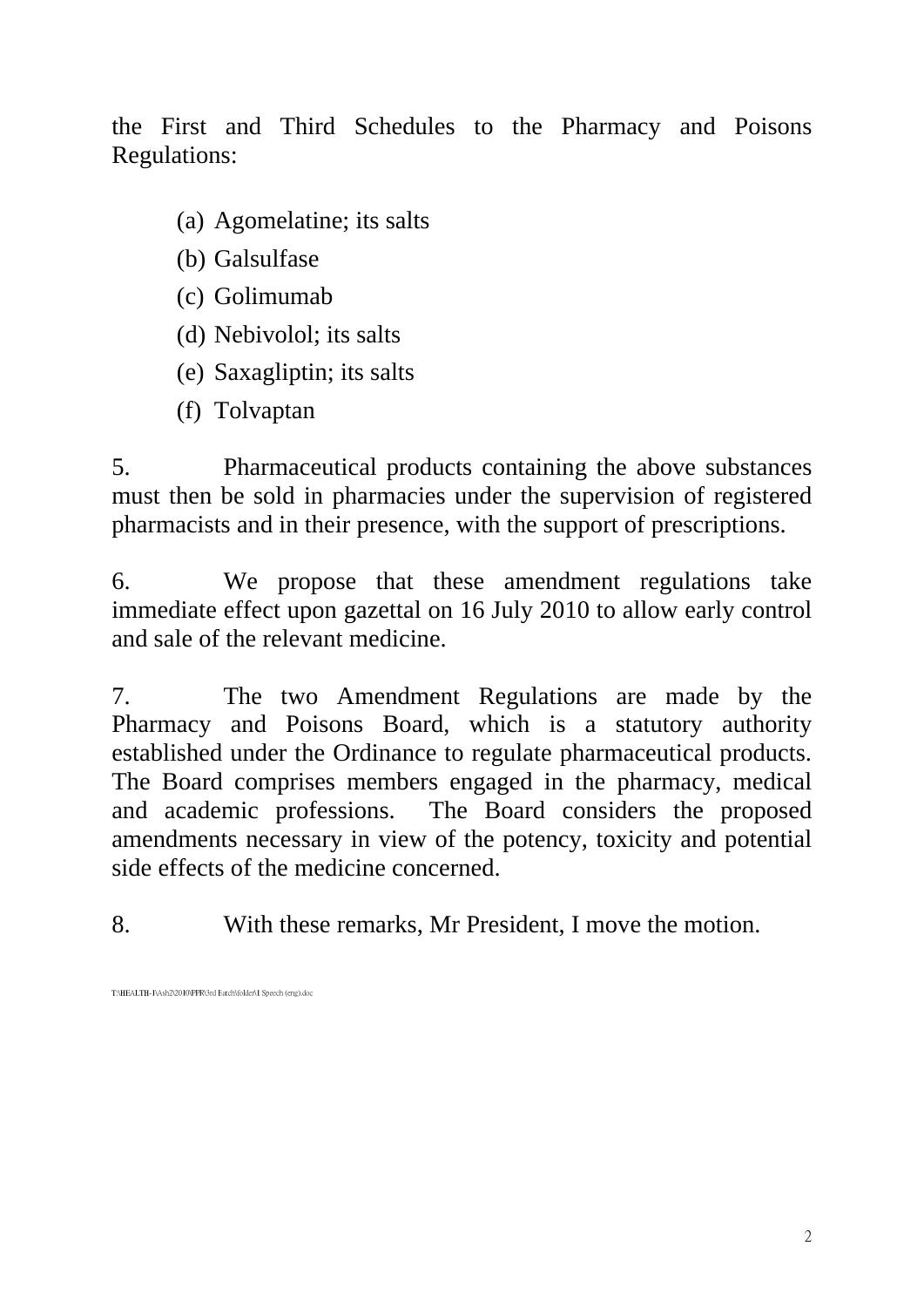## **Poisons List (Amendment) (No. 3) Regulation 2010**

### **Pharmacy and Poisons (Amendment) (No. 3) Regulation 2010**

**Supplementary Information to the Legislative Council** 

# 《**2010**年毒藥表(修訂)**(**第三號**)** 規例》 《**2010**年藥劑業及毒藥(修訂)**(**第三號**)** 規例》 提交立法會的補充資料

| <b>Drug Name</b><br>藥名                | <b>Proposed</b><br><b>Classification</b><br>建議類別                 | <b>Reason</b><br>原因                                                                                                                                                                                                                                                                                                                                                                                                                               |
|---------------------------------------|------------------------------------------------------------------|---------------------------------------------------------------------------------------------------------------------------------------------------------------------------------------------------------------------------------------------------------------------------------------------------------------------------------------------------------------------------------------------------------------------------------------------------|
| Agomelatine;<br>its salts<br>(阿戈美拉汀;其 | Part I, First and<br><b>Third Schedules</b><br>poison<br>第一部附表一及 | This drug is used to treat major depression in<br>adults. Major depression is a condition in which<br>patients have mood disturbances that interfere with<br>their everyday life.                                                                                                                                                                                                                                                                 |
|                                       | 附表三毒藥                                                            | Side effects include headache, dizziness,<br>somnolence (sleepiness), insomnia, migraine,<br>nausea, diarrhoea, constipation, upper abdominal<br>pain (tummy ache), hyperhidrosis (excessive<br>sweating), back pain, tiredness, increases in liver<br>enzymes and anxiety. Most side effects are mild<br>or moderate in intensity and happen within the<br>first two weeks of treatment. This drug should<br>only be used upon medical judgment. |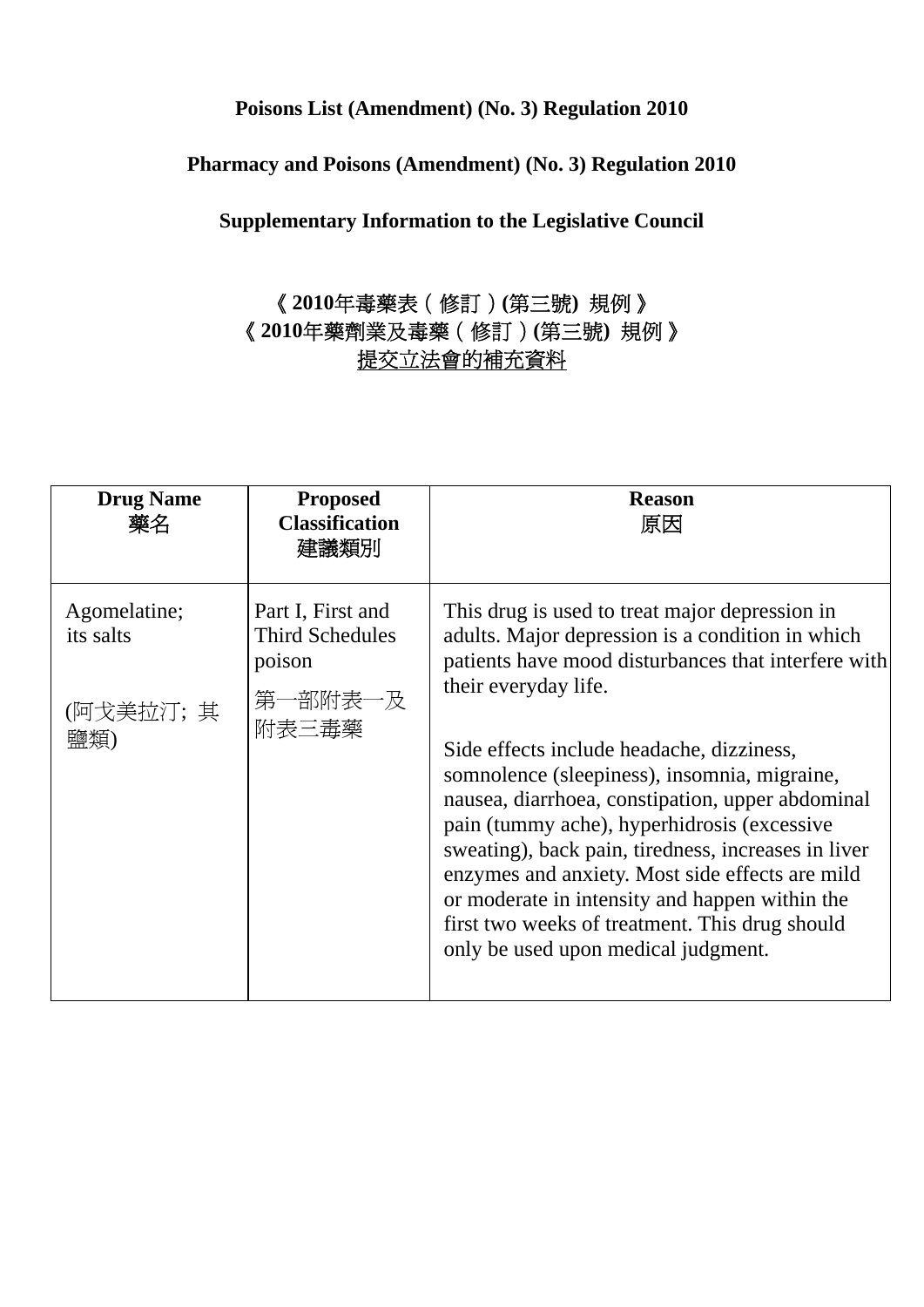| 此藥用以治療成人重症抑鬱症。患有重症抑鬱<br>症的病人會出現情緒波動,妨礙他們的日常生<br>活。                                                                                  |
|-------------------------------------------------------------------------------------------------------------------------------------|
| 此藥物的副作用包括頭痛、暈眩、嗜睡、失<br>眠症、偏頭痛、噁心、腹瀉、便秘、上腹痛<br>(肚痛)、多汗症、背部疼痛、疲勞、肝酶上升<br>及焦慮。大部分副作用均屬輕度或中度,並<br>在治療的首2個星期內出現。需經醫生清楚診<br>斷適用時,才能使用此藥物。 |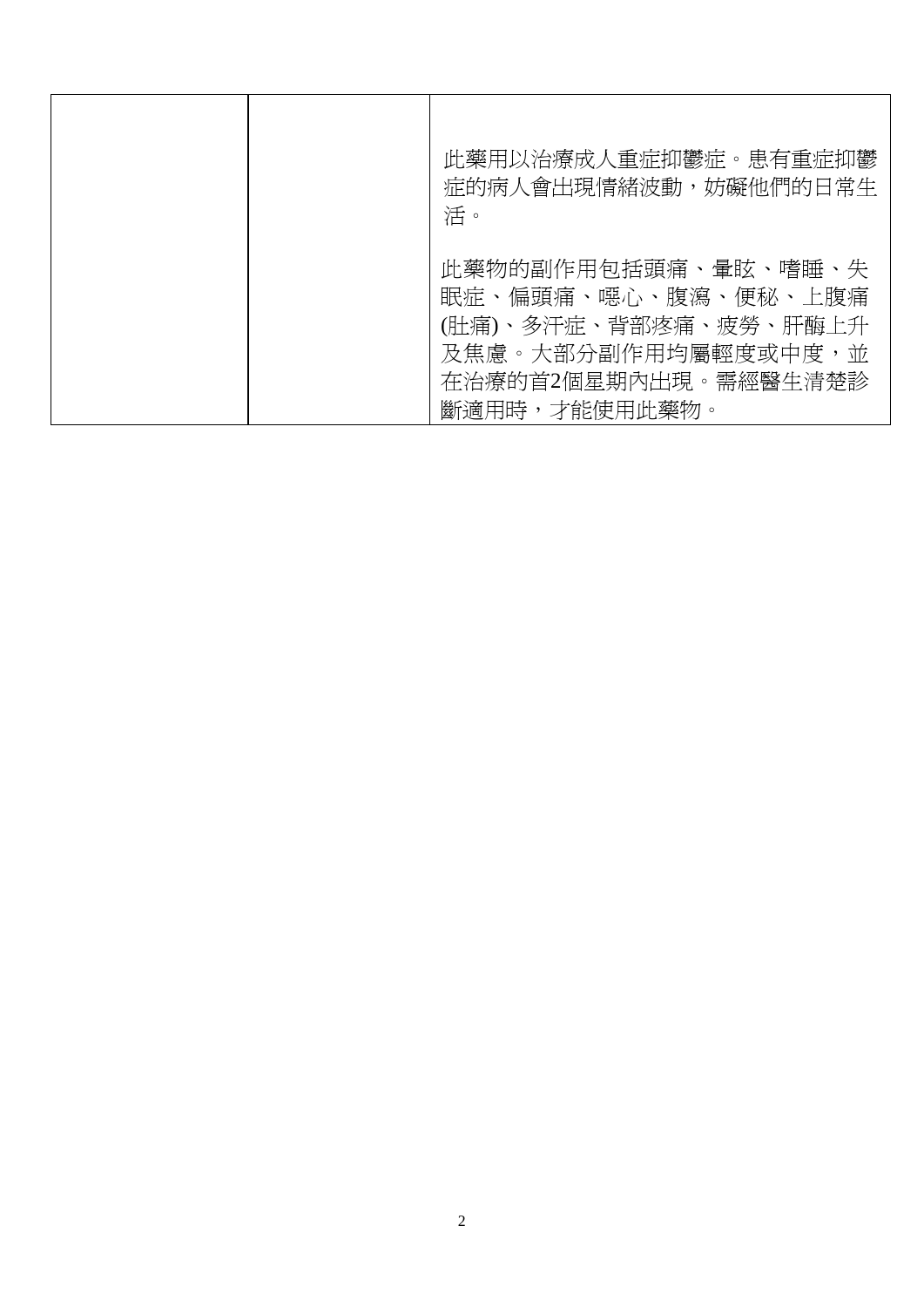| <b>Drug Name</b><br>藥名 | <b>Proposed</b><br><b>Classification</b><br>建議類別                                 | <b>Reason</b><br>原因                                                                                                                                                                                                                                                                                                                                                                                                                                                                                                                                                                                                                                                                                                                                                                                                                                                                                                                                                                         |
|------------------------|----------------------------------------------------------------------------------|---------------------------------------------------------------------------------------------------------------------------------------------------------------------------------------------------------------------------------------------------------------------------------------------------------------------------------------------------------------------------------------------------------------------------------------------------------------------------------------------------------------------------------------------------------------------------------------------------------------------------------------------------------------------------------------------------------------------------------------------------------------------------------------------------------------------------------------------------------------------------------------------------------------------------------------------------------------------------------------------|
| Galsulfase<br>(戈硫酯酶)   | Part I, First<br>and Third<br><b>Schedules</b><br>poison<br>第一部附表<br>一及附表三<br>毒藥 | This drug is used to treat patients who have<br>mucopolysaccharidosis VI (MPS VI or<br>Maroteaux-Lamy syndrome). This disease is caused<br>by the lack of an enzyme called arylsulfatase B,<br>which is needed to break down substances in the<br>body called glycosaminoglycans (GAGs). If the<br>enzyme is not present, GAGs cannot be broken<br>down and will build up in the cells. This causes the<br>signs of the disease, the most noticeable being a<br>short body stature, a large head and difficulty in<br>moving about.<br>Side effects includes ear pain, dyspnoea (difficulty<br>in breathing), abdominal (tummy) pain, general<br>pain, fever, chills, rash and hives. A medical<br>decision is required for the use of this drug.<br>此藥物用以治療患有黏多醣症第六型(MPS VI或<br>馬洛托-拉米氏症)的病人。此疾病是因缺乏一種<br>稱爲芳基硫酸酯酶B的酵素而引致的,這是身體<br>分解稱爲糖胺多糖(GAGs)的物質所需的酵素。<br>如果缺乏這種酵素,糖胺多糖便不能被分解,<br>並在細胞內積聚。這會引致此疾病的徵候,其<br>中最顯著的是身裁短小、大頭及活動困難。<br>副作用包括耳痛、呼吸困難、腹痛、全身疼<br>痛、發燒、發冷、紅疹及蕁麻疹。選用此藥需<br>經醫生決定。 |
|                        |                                                                                  |                                                                                                                                                                                                                                                                                                                                                                                                                                                                                                                                                                                                                                                                                                                                                                                                                                                                                                                                                                                             |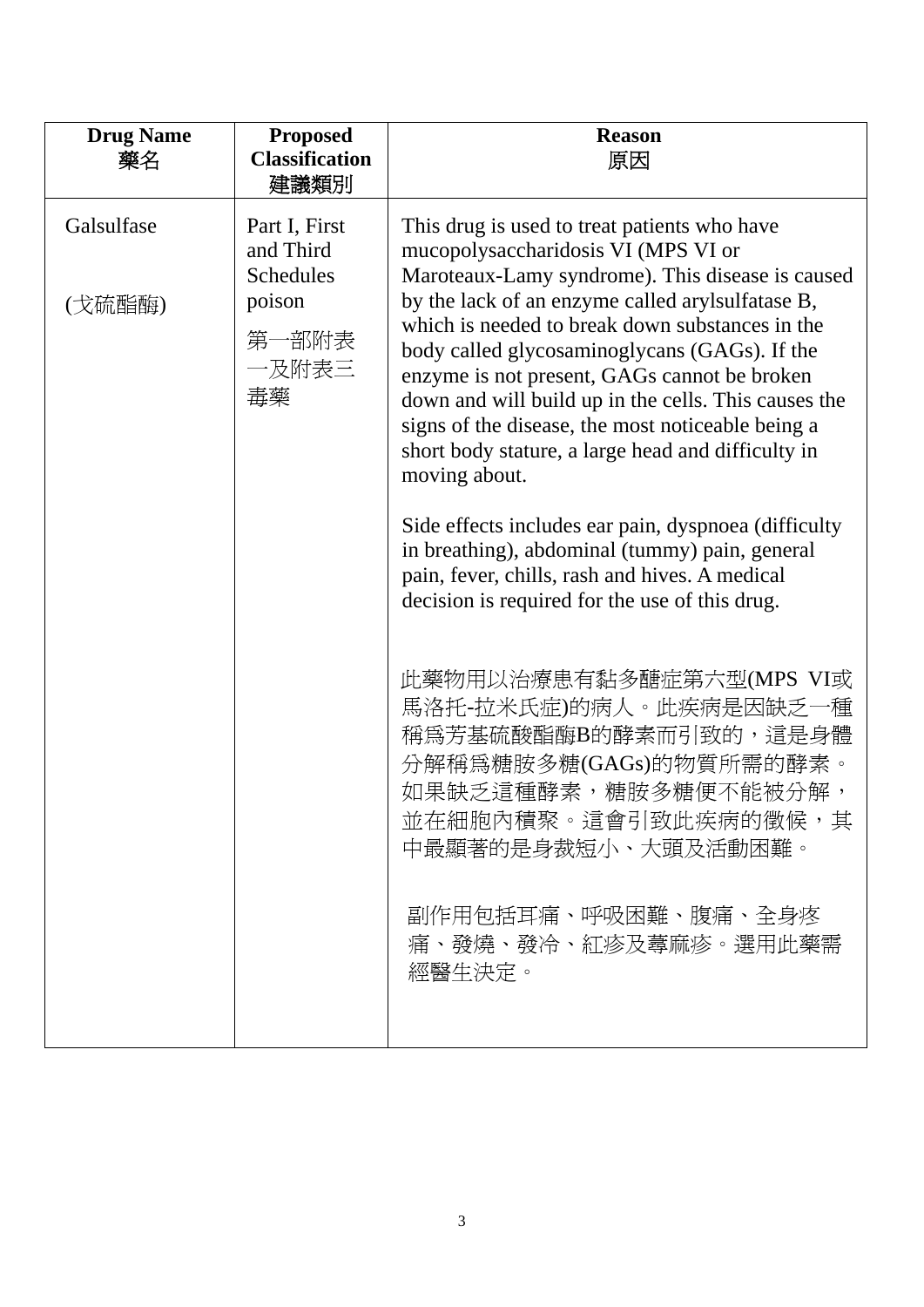| <b>Drug Name</b><br>藥名 | <b>Proposed</b><br><b>Classification</b><br>建議類別                          | <b>Reason</b><br>原因                                                                                                                                                                                                                                                                                                                                                                                                                                                                                                                                                                                                                                                                                                                                                                                                                                                                                                                                                                                                                                                                                                                               |
|------------------------|---------------------------------------------------------------------------|---------------------------------------------------------------------------------------------------------------------------------------------------------------------------------------------------------------------------------------------------------------------------------------------------------------------------------------------------------------------------------------------------------------------------------------------------------------------------------------------------------------------------------------------------------------------------------------------------------------------------------------------------------------------------------------------------------------------------------------------------------------------------------------------------------------------------------------------------------------------------------------------------------------------------------------------------------------------------------------------------------------------------------------------------------------------------------------------------------------------------------------------------|
| Golimumab<br>(戈利木單抗)   | Part I, First and<br><b>Third Schedules</b><br>poison<br>第一部附表一<br>及附表三毒藥 | This is an anti-inflammatory medicine, used in adults to<br>treat the following diseases:<br>moderate to severe active rheumatoid arthritis (a<br>disease causing inflammation of the joints). This<br>drug is used in combination with methotrexate in<br>patients who have not responded adequately to<br>other treatments including methotrexate<br>active and progressive psoriatic arthritis (a disease<br>causing red, scaly patches on the skin and<br>inflammation of the joints). This drug is used in<br>patients who have not responded adequately to<br>other treatments. It can be used alone or in<br>combination with methotrexate;<br>severe active ankylosing spondylitis (a disease<br>causing inflammation and pain in the joints of the<br>spine). This drug is used in patients who have not<br>responded adequately to other treatments.<br>Side effects include upper respiratory tract infections<br>such as nasopharyngitis (infection of the nose and<br>throat), pharyngitis (infection of the throat), laryngitis<br>(infection of the voice box) and rhinitis (runny nose).<br>Its use should be judged by a doctor. |
|                        |                                                                           |                                                                                                                                                                                                                                                                                                                                                                                                                                                                                                                                                                                                                                                                                                                                                                                                                                                                                                                                                                                                                                                                                                                                                   |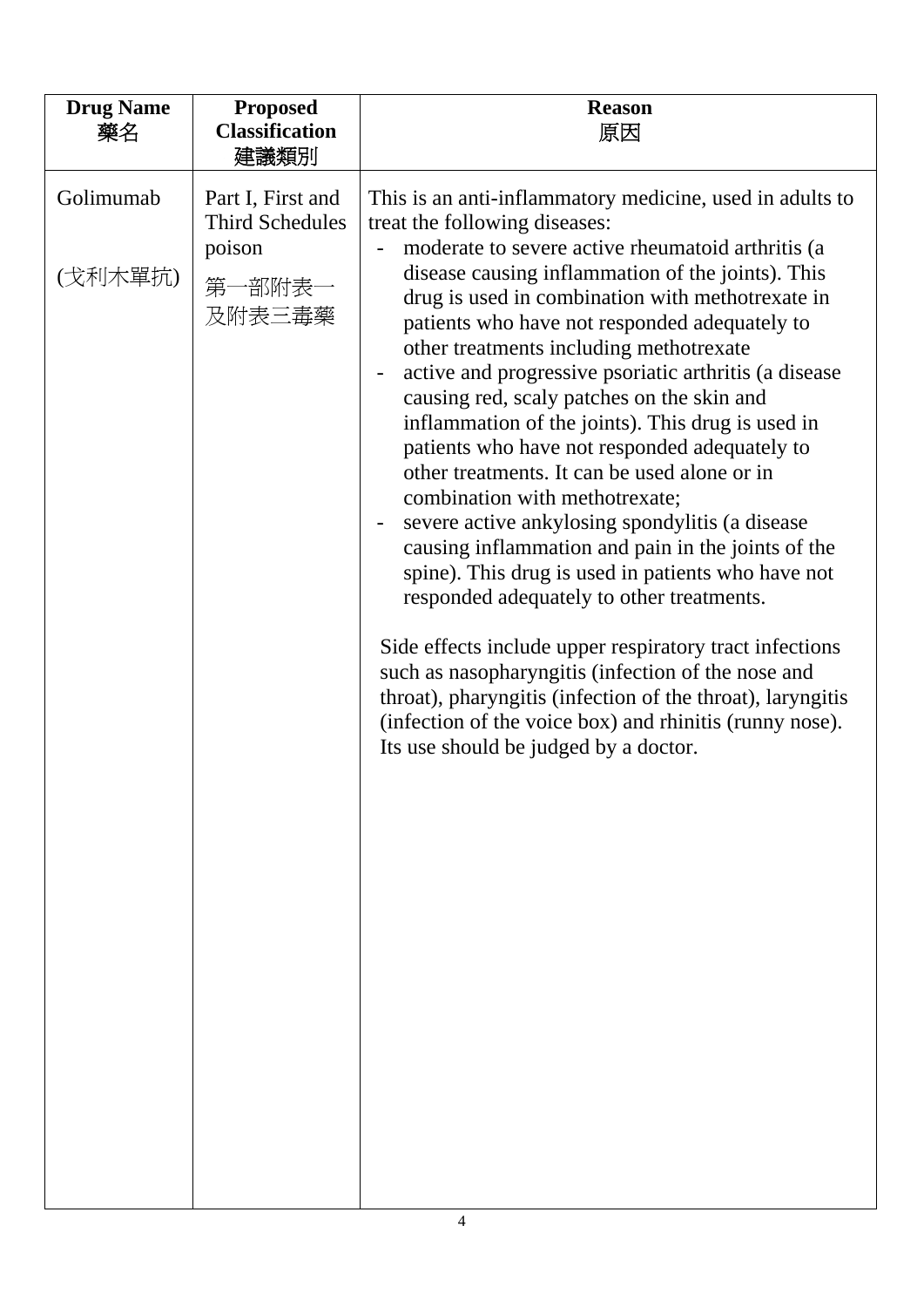|  |  | 這是消炎藥,用以治療患有以下疾病的成人:<br>中度至嚴重活動性風濕性關節炎(一種令關節發<br>炎的疾病)。此藥物與甲氨蝶呤混合使用,用於<br>對其他治療(包括甲氨蝶呤)沒有足夠反應的病<br>人。<br>活動性及進行性牛皮癬關節炎(一種令皮膚出現<br>紅色鱗狀斑塊及令關節發炎的疾病)。此藥物用<br>於對其他治療沒有足夠反應的病人。此藥物可<br>單獨使用或與甲氨蝶呤混合使用。<br>嚴重活動性強直性脊椎炎(一種令脊椎關節發炎<br>及疼痛的疾病)。此藥物用於對其他治療沒有足<br>夠反應的病人。<br>副作用包括上呼吸道感染,例如鼻咽炎、咽炎、<br>喉炎及鼻炎。選用此藥需經醫生決定。 |
|--|--|---------------------------------------------------------------------------------------------------------------------------------------------------------------------------------------------------------------------------------------------------------------------------------------------------------------|
|--|--|---------------------------------------------------------------------------------------------------------------------------------------------------------------------------------------------------------------------------------------------------------------------------------------------------------------|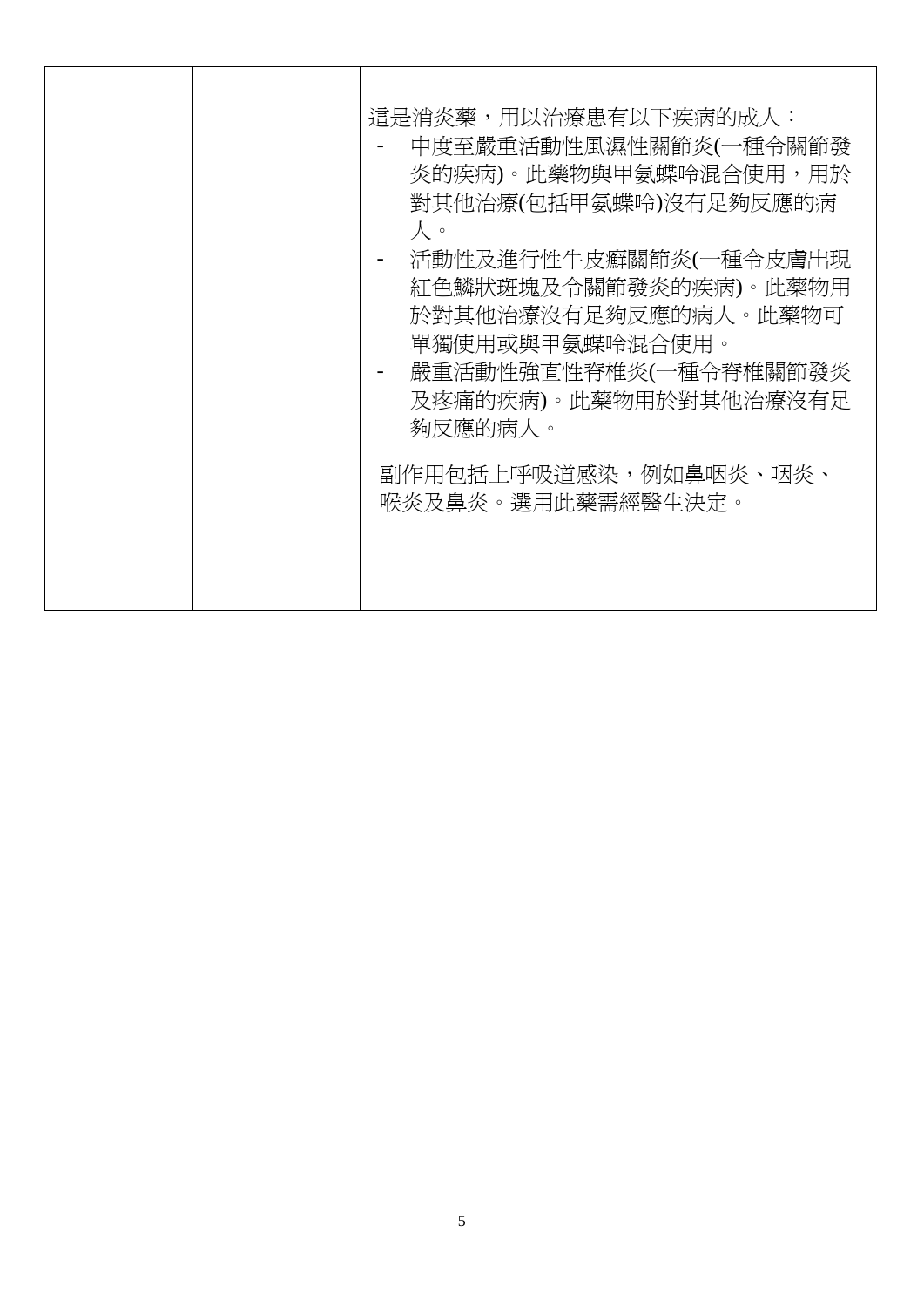| <b>Drug Name</b><br>藥名             | <b>Proposed</b><br><b>Classification</b><br>建議類別                          | <b>Reason</b><br>原因                                                                                                                                                                                                                                                                                    |
|------------------------------------|---------------------------------------------------------------------------|--------------------------------------------------------------------------------------------------------------------------------------------------------------------------------------------------------------------------------------------------------------------------------------------------------|
| Nebivolol; its<br>salts<br>(奈必洛爾;其 | Part I, First and<br><b>Third Schedules</b><br>poison<br>第一部附表一<br>及附表三毒藥 | This drug is used for hypertension and chronic heart<br>failure. Side effects include headache, dizziness,<br>paraesthesia, dyspnoea (difficulty in breathing),<br>constipation, nausea, diarrhea, tiredness and oedema.<br>Its use should be decided by a doctor based on the<br>patient's condition. |
|                                    |                                                                           | 此藥物用於高血壓及慢性心臟衰竭。副作用包括<br>頭痛、暈眩、感覺異常、呼吸困難、便秘、噁<br>心、腹瀉、疲倦及水腫。使用該藥與否,須由醫<br>生按病人的病情決定。                                                                                                                                                                                                                   |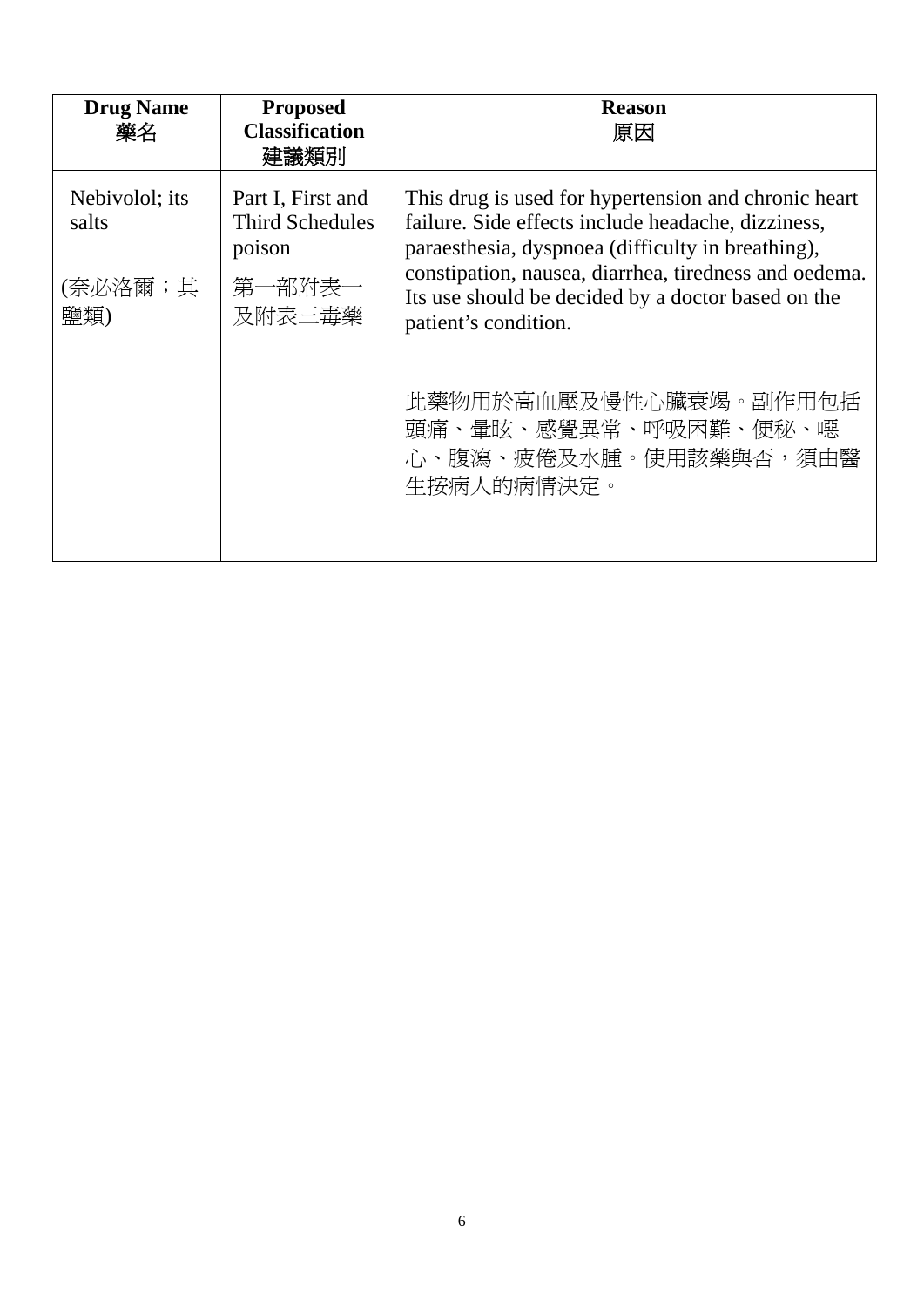| <b>Proposed</b><br><b>Classification</b><br>建議類別      | <b>Reason</b><br>原因                                                                                                                                                                                                                                                                                       |
|-------------------------------------------------------|-----------------------------------------------------------------------------------------------------------------------------------------------------------------------------------------------------------------------------------------------------------------------------------------------------------|
| Part I, First and<br><b>Third Schedules</b><br>poison | This drug is used as add-on combination therapy in<br>adults with type 2 diabetes mellitus to improve<br>glycaemic control:                                                                                                                                                                               |
| 第一部附表一及<br>附表三毒藥                                      | In combination with metformin, when metformin<br>alone, with diet and exercise, does not provide<br>adequate glycaemic control;                                                                                                                                                                           |
|                                                       | In combination with sulphonylurea, when<br>sulphonylurea alone, with diet and exercise, does<br>not provide adequate glycaemic control in<br>patients for whom use of metformin is considered<br>inappropriate.                                                                                           |
|                                                       | - In combination with thiazolidinedione, when<br>thiazolidinedione alone, with diet and exercise,<br>does not provide adequate glycaemic control in<br>patients for whom use of thiazolindinedione is<br>considered appropriate.                                                                          |
|                                                       | The most common side effects are upper respiratory<br>tract infection, urinary tract infection, gastroenteritis,<br>sinusitis, headache, vomiting and mild to moderate<br>peripheral oedema (swelling, especially of the ankles<br>and feet). A medical decision is required for the use of<br>this drug. |
|                                                       |                                                                                                                                                                                                                                                                                                           |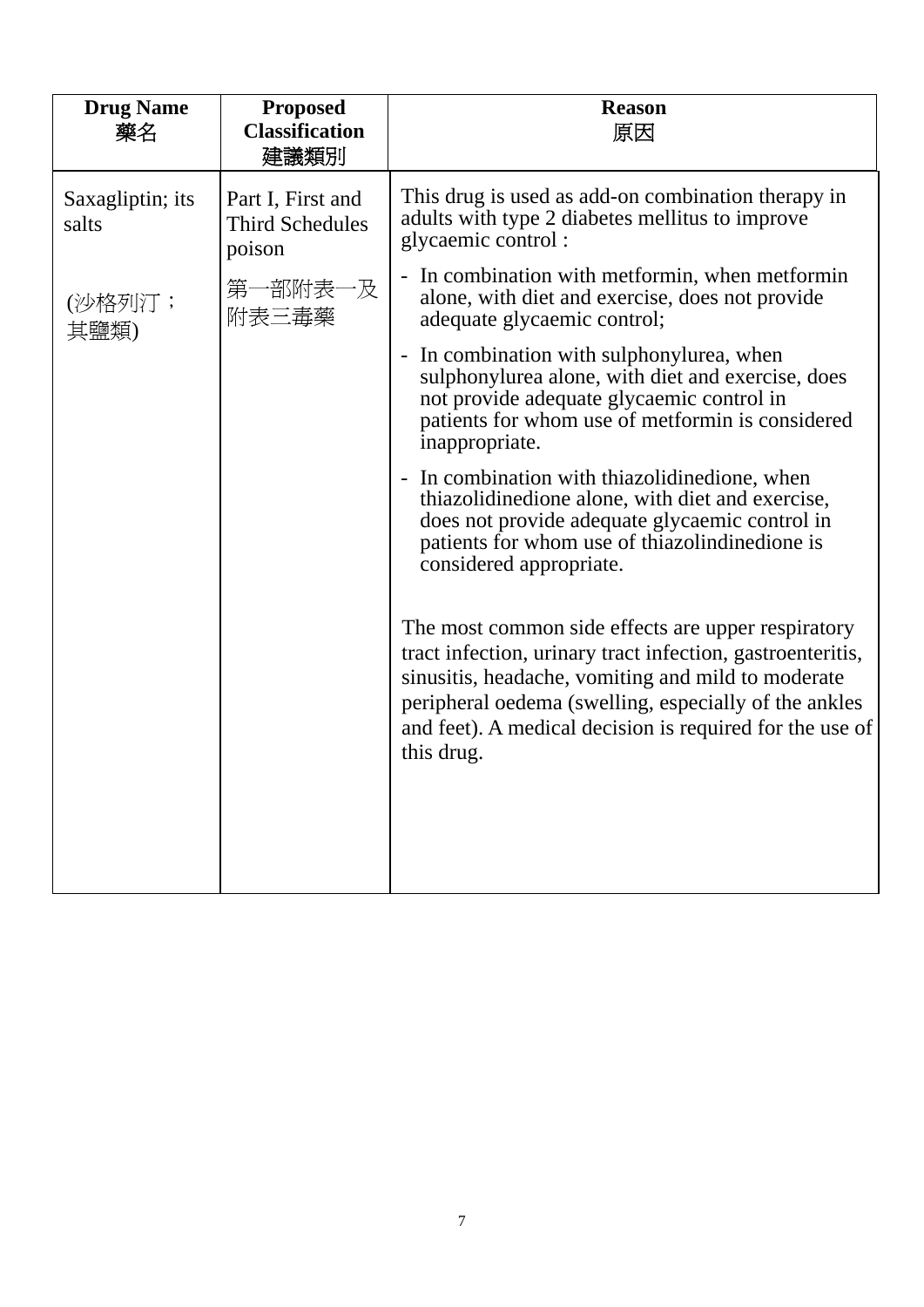| 此藥物用作爲輔助性混合療法,用於患有二型糖<br>尿病的成年病人,以改善血糖控制:<br>與甲福明混合使用,在單獨使用甲福明再<br>配合節食及運動,仍無法提供足夠血糖控<br>制的情況下適用;<br>與磺酰脲混合使用,在單獨使用磺酰脲再<br>配合節食及運動,仍無法爲不適合使用甲<br>福明的病人提供足夠血糖控制的情況下適<br>用;<br>與格列酮類藥物混合使用,在單獨使用格<br>列酮類藥物再配合節食及運動,仍無法爲<br>適合使用格列酮類藥物的病人提供足夠血<br>糖控制的情況下適用。 |
|-----------------------------------------------------------------------------------------------------------------------------------------------------------------------------------------------------------------------------------------------------------|
| 最常見的副作用是上呼吸道感染、尿道感染、腸<br>胃炎、鼻竇炎、頭痛和嘔吐,輕微至中度周邊水<br>腫(尤其是足踝及足部)。選用此藥需經醫生決<br>定。                                                                                                                                                                             |